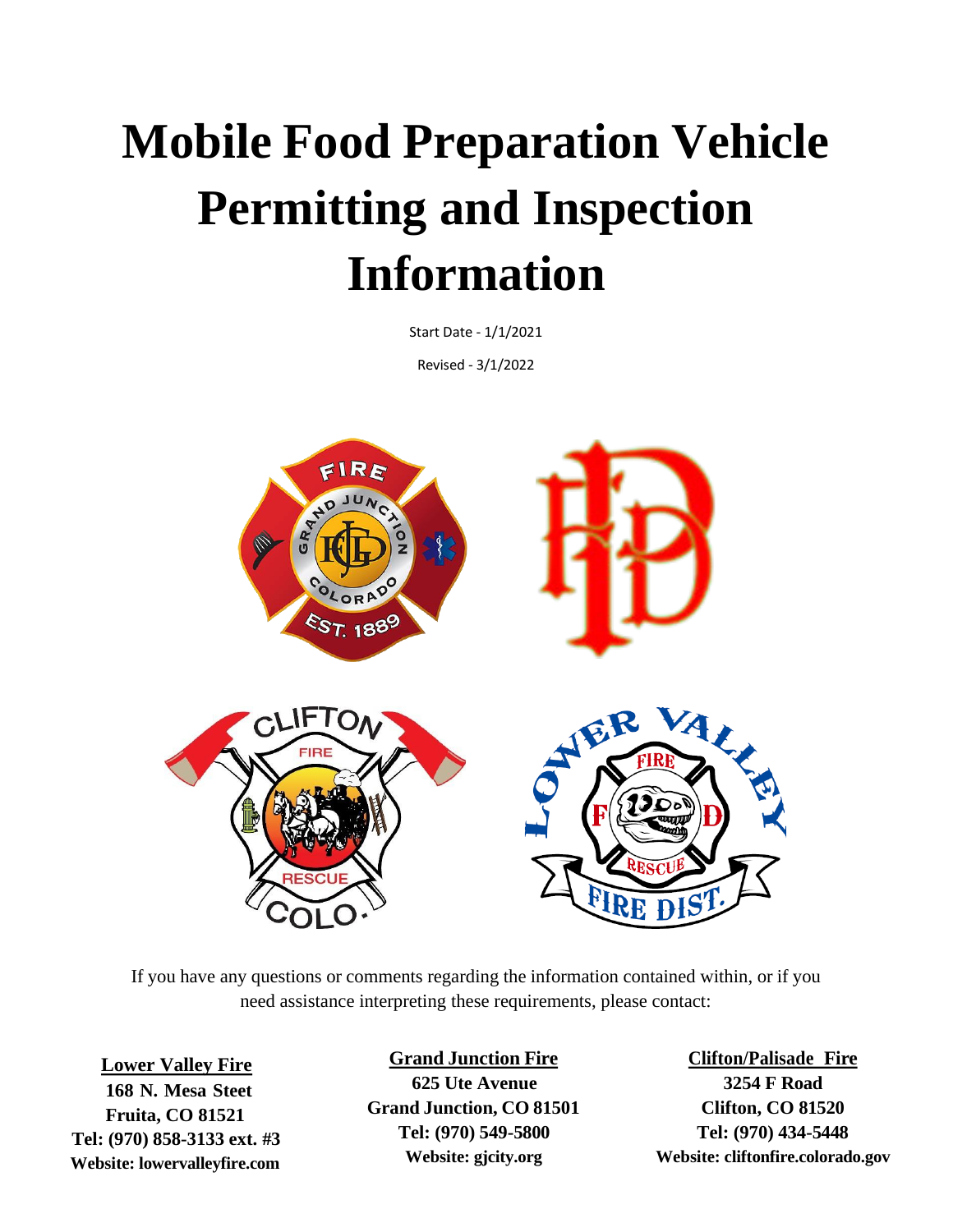## **Table of Contents**

| General <u>Constantino and the set of the set of the set of the set of the set of the set of the set of the set of the set of the set of the set of the set of the set of the set of the set of the set of the set of the set of</u> | $\overline{2}$ |
|--------------------------------------------------------------------------------------------------------------------------------------------------------------------------------------------------------------------------------------|----------------|
|                                                                                                                                                                                                                                      |                |
|                                                                                                                                                                                                                                      |                |
|                                                                                                                                                                                                                                      |                |
|                                                                                                                                                                                                                                      |                |
|                                                                                                                                                                                                                                      |                |
|                                                                                                                                                                                                                                      |                |
|                                                                                                                                                                                                                                      |                |
|                                                                                                                                                                                                                                      |                |
| Liquid Propane (LPG) Gas System and Compressed Natural Gas Systems (CNG) ____ 6                                                                                                                                                      |                |
|                                                                                                                                                                                                                                      | 7              |
|                                                                                                                                                                                                                                      |                |
|                                                                                                                                                                                                                                      |                |
|                                                                                                                                                                                                                                      |                |
|                                                                                                                                                                                                                                      | 9              |
|                                                                                                                                                                                                                                      |                |
|                                                                                                                                                                                                                                      |                |
|                                                                                                                                                                                                                                      |                |
| Definitions 13                                                                                                                                                                                                                       |                |

## **General**

With the adoption of the 2018 International Fire Code by the fire departments and districts in the Grand Valley, there is now a requirement for Mobile Food Preparation Vehicles (i.e. Food Trucks) whose operation uses appliances that produce smoke or grease-laden vapors to receive an operational permit issued by their local fire department. The term "grease" refers to animal and vegetable fats and oils that are used to cook foods or that are a byproduct of cooking foods.

This operational permit requirement was instituted to ensure public safety in response to the increase in the popularity and number of mobile food service vehicles operating within our communities. There are unique fire and life safety concerns that mobile food service vehicles present. The inspection and permitting process is an effort to address some of these concerns.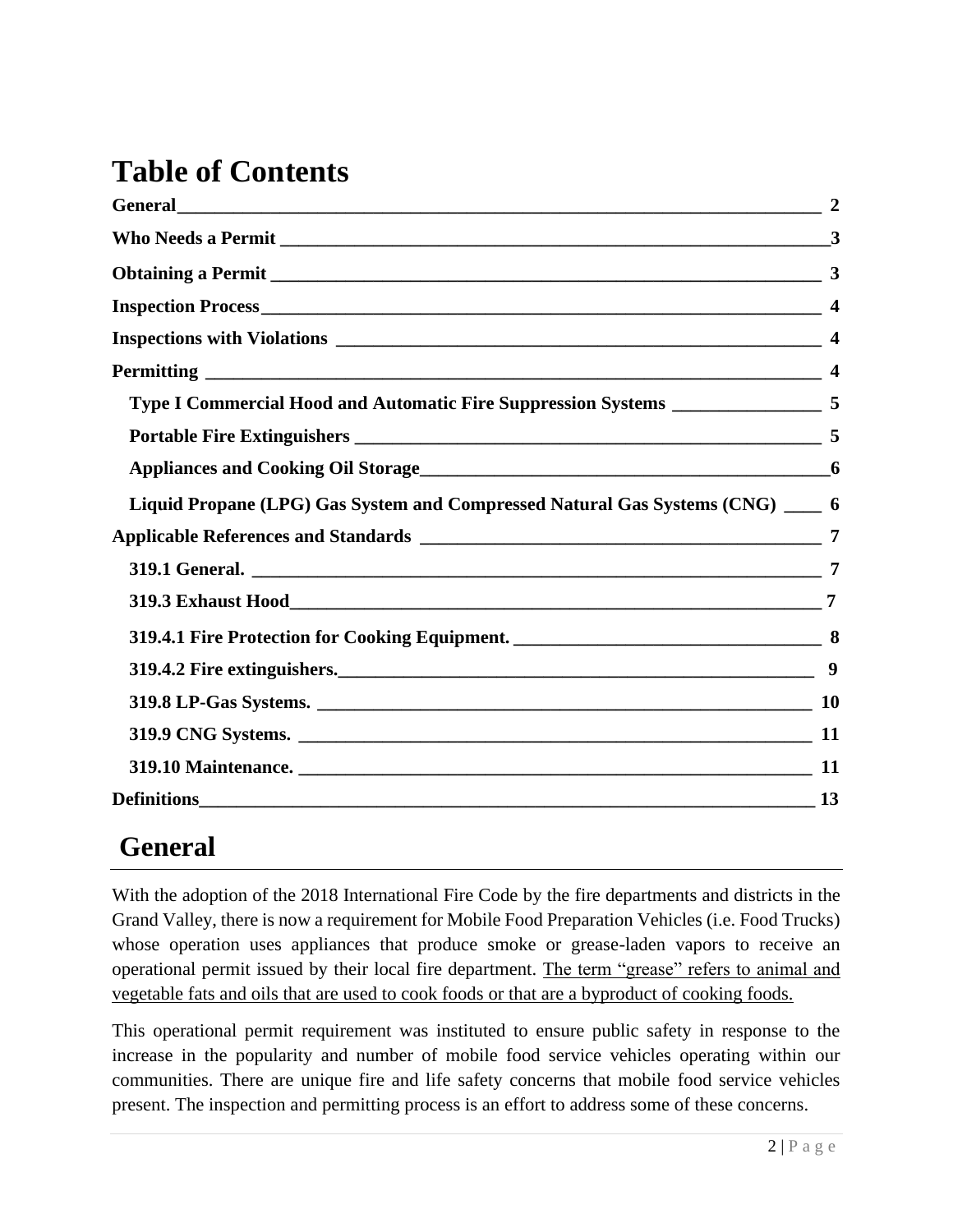The Grand Junction Fire Department, Lower Valley Protection District, Clifton Fire Protection District, and the Palisade Fire Department are using the same permitting process and issue the same documentation. The operational permit will cost \$50.00 annually. Vendors operating Mobile Food Preparation Vehicles are required to obtain permitting only from their local fire department or district.

## **Who Needs a Permit?**

All mobile food preparation vehicles whose operation uses appliances that produce smoke or grease-laden vapors require an operational permit annually. However, if a vendor's mobile food preparation vehicle does **not** have these types of appliances, an operational permit is not required. To determine that a permit is not needed for a vendors mobile food preparation vehicle, verification needs to be made by your local fire department or district. Once it is verified that an operational permit is not required, a verification letter stating as such will be issued to the vendor. These verification letters are valid for one year. Any modifications to the appliances of a mobile food preparation vehicle will make the verification letter invalid. There is no charge for the verification letter.

Vendors should call their local fire department's or district's Fire Prevention Division or Bureau if they believe their mobile food preparation vehicle will not require an operational permit to coordinate this verification.

## **Obtaining a Permit**

To obtain a Mobile Food Preparation Vehicle Operational Permit, the vendor must call their local fire department's or district's Fire Prevention Division or Bureau to set up an inspection. On the date of the inspection, please bring your mobile food preparation vehicle to the location that was designated when setting up your inspection.

Please note, if your mobile food preparation vehicle does not currently have a required automatic fire extinguishing system installed, a separate construction permit and submittal process is required for the installation of this extinguishing system. This permit is applied for with your local fire department's or district's Fire Prevention Division or Bureau as well. A licensed fire suppression

|                                                                                                                                                                                                                                | <b>Operational Permit and Field Checkoff</b>                                                                                      | 2022                                                                                                       | <b>Mobile Food Preparation Vehicle</b>                               |                                            |                                                                                            |     |  |
|--------------------------------------------------------------------------------------------------------------------------------------------------------------------------------------------------------------------------------|-----------------------------------------------------------------------------------------------------------------------------------|------------------------------------------------------------------------------------------------------------|----------------------------------------------------------------------|--------------------------------------------|--------------------------------------------------------------------------------------------|-----|--|
| Operational permit required per 2018 International Fire Code Section 105.6.30 in accordance with Section 319                                                                                                                   |                                                                                                                                   |                                                                                                            |                                                                      |                                            |                                                                                            |     |  |
| Mobile Food Preparation Vehicle Name:                                                                                                                                                                                          |                                                                                                                                   |                                                                                                            |                                                                      | Business Number: North American State Ave. |                                                                                            |     |  |
| Business Email: Business Address: Business Address:                                                                                                                                                                            |                                                                                                                                   |                                                                                                            |                                                                      |                                            |                                                                                            |     |  |
|                                                                                                                                                                                                                                |                                                                                                                                   | Contact Name: Contact Email:<br>Contact Number: Description of Vehicle: Contact Number                     |                                                                      |                                            |                                                                                            |     |  |
|                                                                                                                                                                                                                                |                                                                                                                                   |                                                                                                            |                                                                      |                                            |                                                                                            |     |  |
| <b>Exhaust Hood</b>                                                                                                                                                                                                            |                                                                                                                                   | Current Inspection                                                                                         |                                                                      |                                            | Free of greate                                                                             |     |  |
| Tyne 1 Hoyal                                                                                                                                                                                                                   | within last 6 months.                                                                                                             |                                                                                                            |                                                                      |                                            | accumulation                                                                               |     |  |
| $\boldsymbol{N}$<br>N/A                                                                                                                                                                                                        |                                                                                                                                   | $_{\rm N}$                                                                                                 | N/A                                                                  |                                            | N                                                                                          | N/A |  |
| <b>Fire Protection Features</b><br>Approved Automatic Fire                                                                                                                                                                     | Current Inspection                                                                                                                |                                                                                                            | Appropriate operating                                                |                                            | Appropriate coverage                                                                       |     |  |
| Extinguishing System                                                                                                                                                                                                           | within last 6 months                                                                                                              | condition                                                                                                  |                                                                      |                                            | of appliances.                                                                             |     |  |
| $\overline{N}$<br>N/A<br>Ÿ                                                                                                                                                                                                     | N/A<br>γ<br>н                                                                                                                     |                                                                                                            | Y<br>N<br>N/A                                                        |                                            | N                                                                                          | N/A |  |
| <b>Portable Fire Extinguishers</b>                                                                                                                                                                                             |                                                                                                                                   | Class K Extinguisher                                                                                       |                                                                      |                                            |                                                                                            |     |  |
| 2A10-BC<br>Extinguisher                                                                                                                                                                                                        |                                                                                                                                   |                                                                                                            | (1.5 gallon, 2.5 gallon or two (2) 1.5 gallon).                      |                                            | Current annual<br>inspection                                                               |     |  |
| N<br>N/A                                                                                                                                                                                                                       |                                                                                                                                   | м                                                                                                          | N/A                                                                  |                                            | N                                                                                          | N/A |  |
|                                                                                                                                                                                                                                |                                                                                                                                   |                                                                                                            |                                                                      |                                            |                                                                                            |     |  |
| <b>Appliances</b>                                                                                                                                                                                                              | Connection to feel supply piping<br>installed as per manufacturer                                                                 | N                                                                                                          | Restraining device installed<br>N/A<br>as per manufacture.           | Υ                                          | N                                                                                          | N/A |  |
| <b>Cooking Oil Storage</b><br>Containers                                                                                                                                                                                       | Cooking oil storage not<br>more than 120 gallons                                                                                  | Υ<br>N                                                                                                     | Cooking oil stored in a way as<br>N/A<br>not to topple or be damaged |                                            | Ϋ<br>N                                                                                     | N/A |  |
| <b>Cooking Oil Storage Tanks</b><br>Tanks installed appropriately as<br>per manufacturer and lating<br>$\overline{\mathbf{M}}$<br>٧<br>N/A                                                                                     |                                                                                                                                   | System components suitable<br>for premares, temperatures.<br>and stresses encountered<br>v<br>$\mathbf{N}$ | N/A                                                                  |                                            | Normal and emergency<br>venting provided for<br>cooking of storage tanks<br>$\overline{N}$ | N/A |  |
|                                                                                                                                                                                                                                |                                                                                                                                   |                                                                                                            |                                                                      |                                            |                                                                                            |     |  |
| <b>Fuel Systems</b><br>Propaga tank reasinnam<br>capacity not above 200 lbs.                                                                                                                                                   | Propane tank properly<br>reasonized and neutrained                                                                                |                                                                                                            | Propene system piping<br>protected approximately                     |                                            | Listed Propane alarm<br>present and operational                                            |     |  |
| N<br>N/A                                                                                                                                                                                                                       | N<br>N/A                                                                                                                          |                                                                                                            | м<br>N/A                                                             |                                            | N                                                                                          | N/A |  |
| CNG container capacity less<br>than 1,300 lbs, water capacity                                                                                                                                                                  | CNG container property<br>reasoning and restrained                                                                                |                                                                                                            | CNS cyttern piping<br>protected appropriately                        |                                            | Listed Methora datestre<br>present and spengtional                                         |     |  |
| Y<br>$\overline{1}$<br>$N/\Delta$                                                                                                                                                                                              | ٧<br>ы<br>N/A                                                                                                                     |                                                                                                            | ٧<br>N<br>N/A                                                        |                                            | N                                                                                          | N/A |  |
|                                                                                                                                                                                                                                | *** Vendors are subject to inspection regarding ALL applicable 2010 (eternational Fire Codes, standards, and local ordinances *** |                                                                                                            |                                                                      |                                            |                                                                                            |     |  |
|                                                                                                                                                                                                                                | <b>PASS</b>                                                                                                                       |                                                                                                            | FAIL                                                                 |                                            |                                                                                            |     |  |
| <b>Mobile Food Preparation Vehicle Operational Permit Holder</b>                                                                                                                                                               |                                                                                                                                   |                                                                                                            |                                                                      |                                            |                                                                                            |     |  |
| (Print)                                                                                                                                                                                                                        | Significant (Significant Contract)                                                                                                |                                                                                                            |                                                                      |                                            |                                                                                            |     |  |
| Inspectors Signature: The contract of the contract of the contract of the contract of the contract of the contract of the contract of the contract of the contract of the contract of the contract of the contract of the cont |                                                                                                                                   |                                                                                                            | Issuing Agency:                                                      |                                            |                                                                                            |     |  |
| Date:                                                                                                                                                                                                                          | Times                                                                                                                             |                                                                                                            |                                                                      |                                            |                                                                                            |     |  |
|                                                                                                                                                                                                                                |                                                                                                                                   |                                                                                                            | *** Parmit valid for one year from date of issue***                  |                                            |                                                                                            |     |  |

contractor shall submit for a permit application for the installation of a commercial kitchen fire suppression system with the vendors local fire department or district for review and approval. Inspections and testing are required as part of this process. Please visit your local fire department's or district's webpage for information on their commercial kitchen fire suppression system permitting processes.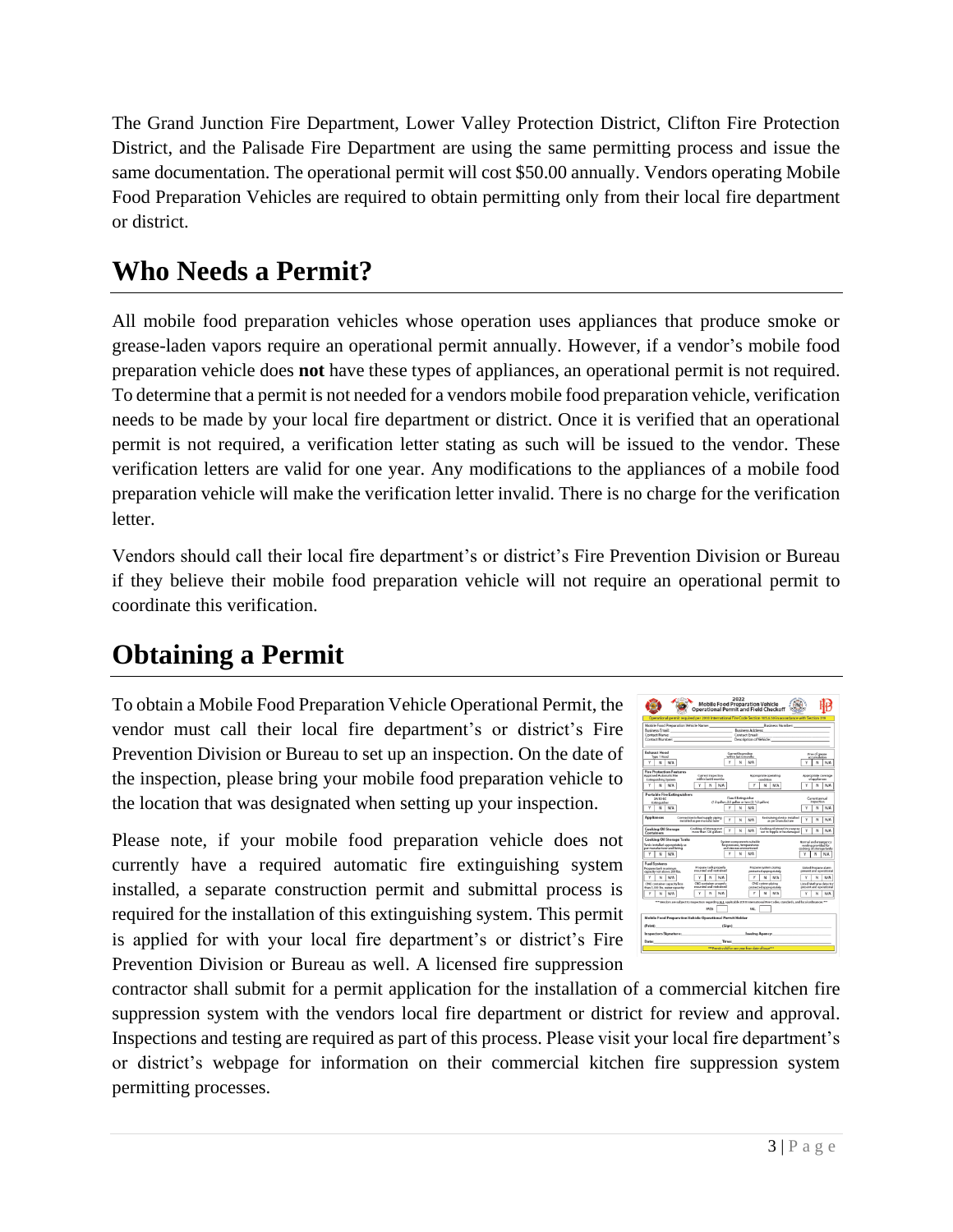## **Inspection Process**

The areas that the operational permit inspection will focus on are the exhaust hoods, fire protection features, fuel supply piping, appliances, cooking oil storage and the fuel systems of the mobile food preparation vehicle. Remember, the vendor is accountable and shall be held to compliance with all applicable provisions of the 2018 International Fire Code.

Please bring any information you have regarding the ventilation hood, automatic fire extinguishing systems, appliances, LP-gas and methane alarms, cooking oil tanks and containers, or any other information concerning your mobile food preparation vehicle operation with you to the inspection. If your mobile food preparation vehicle has an existing automatic fire extinguishing system, please bring all the information and documents provided to you by the suppression contractor that installed or inspects the system. This information will be needed when verifying that the appropriate coverage is provided.

#### **Inspections with Violations**

If violations are found during the inspection, a re-inspection will be required to ensure the violations are corrected and the mobile food preparation vehicle is code compliant. Once the violations have been corrected, it will be the responsibility of the vendor to contact their local Fire Prevention Division or



Bureau to schedule a re-inspection. Permits are only issued to mobile food preparation vehicles that have successfully passed their inspection.

#### **Permitting**

After the vendor has successfully passed the inspection, a Mobile Food Preparation Vehicle Operational Permit will be issued. The permit will be the signed carbon copy of the form filled out during the inspection. The permit shall be retained by the vendor for as long as the permit is valid, it shall be kept with the mobile food preparation vehicle and be readily available to present if asked. Failure to keep the permit with the mobile food preparation vehicle or to provide a required permit when asked could result in the issuance of a stop work order where all operations shall cease until the situation is corrected. If the permit is lost, a replacement may be issued by the local fire department's or district's Fire Prevention Division or Bureau at their discretion.

The following sections outline the items that the fire department's or district's Prevention Division or Bureau will be focused on during their inspection of the mobile food preparation vehicle.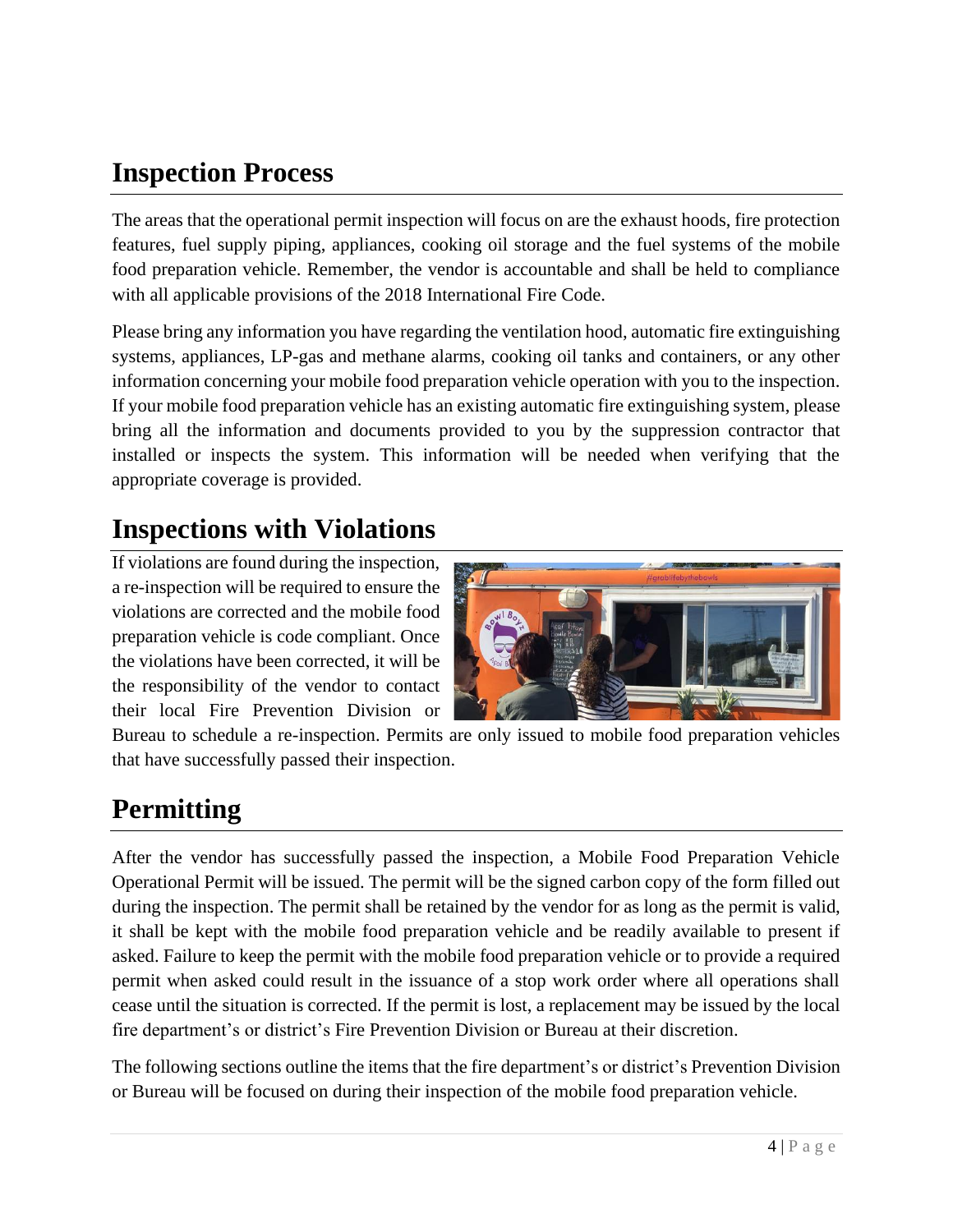#### **Type I Commercial Hood and Automatic Fire Suppression Systems**

The food service industry involves the use of cooking equipment that operates at high temperatures. The cooking equipment in addition to the grease-laden vapors that are produced from the cooking process can lead to a fire within the mobile unit and can cause severe damage and injures. The following are safety parameters that will be evaluated during the inspection and must be complied with in order to successfully pass:

- A Type I hood shall be installed at or above all commercial cooking appliances that produce grease-laden vapors. These hood systems shall be inspected every six months with maintenance records kept and maintained. Any grease accumulation that has developed will need to be cleaned regularly by a *qualified individual*.
- All Type I hoods shall be protected with an approved automatic fire-extinguishing system. This automatic fire-extinguishing system shall be inspected and tested for proper operation every six months by a licensed contractor. If an automatic fire-extinguishing system is required and is not in place, the vendor shall be required to contact a licensed fire sprinkler contractor and have one installed. All vendors who are being inspected that require an automatic fire-extinguishing system shall have a current inspection tag or record of a recent inspection.

#### **Portable Fire Extinguishers**

Portable fire extinguishers give occupants the means to suppress a fire in its incipient (beginning) phase. The capability of this type of early manual fire suppression can contribute to the protection of the occupants; especially if there are evacuation difficulties associated with the location or the specific hazards. Additionally, a fire that is extinguished in its incipient phase, may limit potential damage to the vehicle. To be effective though, personnel must be properly trained in the use of portable fire extinguishers and know what type of extinguisher to use.



- All Mobile Food Preparation Vehicles shall be equipped with at least one (1) 2A:10-BC rated fire extinguisher. Class A, B and C extinguishers are used for fires involving ordinary combustibles, flammable liquids and live electrical equipment and NOT for fires involving grease. This fire extinguisher needs to be fully charged and inspected by a licensed contractor annually.
- All Mobile Food Preparation Vehicles with commercial cooking operations producing grease-laden vapors, shall have an *additional* 1.5-gallon Class K portable fire extinguisher. All solid fuel cooking appliances (wood burning ovens) shall have either one (1) 2.5-gallon Class K or two (2) 1.5-gallon portable fire extinguishers. Class K fire extinguishers are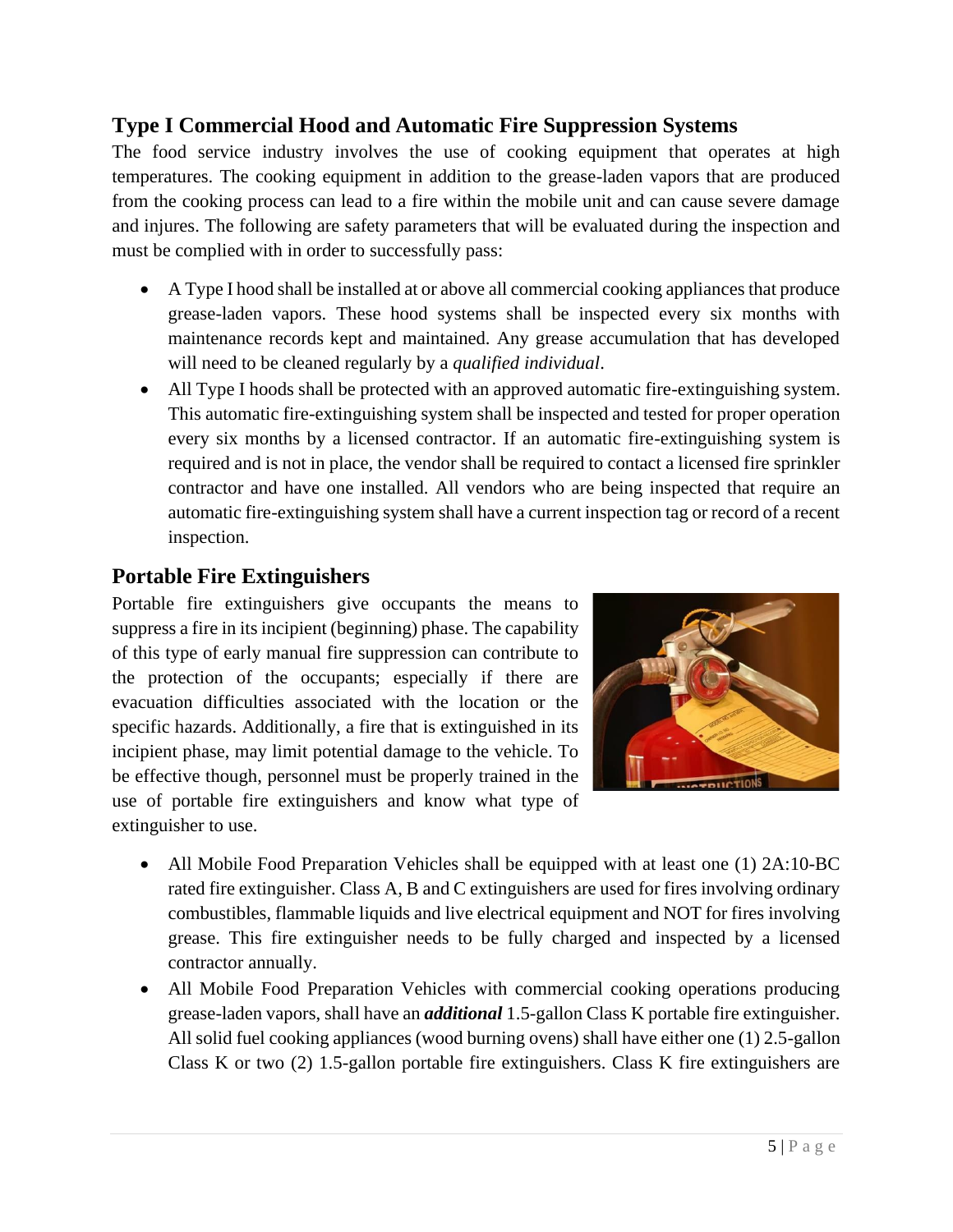used for fires involving cooking media, such as fats, grease, and oils. This fire extinguisher shall be fully charged and inspected by a licensed contractor annually.

#### **Appliances and Cooking Oil Storage**

The food service industry involves the use of cooking appliance as well as the use and storage of cooking oils. It is imperative that gas fired appliances use the correct connections to the piping system as well as be limited in the distance they can be moved. These requirements are to reduce the possibility of fire and life safety problems concerning gas leaks and fires. Cooking oil stored in mobile food preparation vehicles can present a hazard if stored in too large of volume, in incorrect containers, or if not secured in an appropriate manner.

- Gas cooking appliances within mobile food preparation vehicles shall be secured in place and connected to fuel-supply piping with the appropriate connectors and with the installation being configured in accordance with the manufacturer's installation instructions. Movement of appliances shall be limited by restraining devices installed in accordance with the connector and appliance manufacturers' instructions.
- Cooking oil storage tanks and containers within mobile food preparations vehicles shall be constructed of the appropriate materials and used in accordance with their listing and manufacturer's instructions. Tanks shall be suitable for the working pressures, temperatures and structural stresses to be encountered by the components. Normal and emergency venting shall be provided for all cooking oil storage tanks.

#### **Liquid Propane (LPG) Gas System and Compressed Natural Gas Systems (CNG)**

LP-gas and CNG systems are necessary for a Mobile Food Preparation business to operate. These systems and their components can be safely utilized if they are properly protected, stored, mounted, piped, and utilized within the safe parameters of the fire code.

- All Mobile Food Preparation Vehicles that use either LP-gas or CNG systems shall be mounted and operated in an appropriate manner. All system piping, including valves and fittings shall be adequately protected to prevent tampering, impact damage, and damage from vibrations. Maximum allowable quantities of either LP-gas or CNG shall not be exceeded. For LP-gas, the maximum allowable quantity is 200 pounds of gas. For CNG, the maximum allowable aggregate volume is 1,300 pounds of water capacity. All containers shall be made of the proper construction materials.
- Gas leaks can result in explosions and subsequent fires when the gas finds an ignition source. There have been numerous instances of this occurring in Mobile Food Preparation Vehicles. Alarm devices for LP-gas and Methane gas are required and need to be and installed according to the manufacturer's recommendations. All devices shall be permanently installed, listed, and approved. LP-gas alarms shall be listed to UL 1484. Installation of these devices can provide some early detection of these flammable gases. In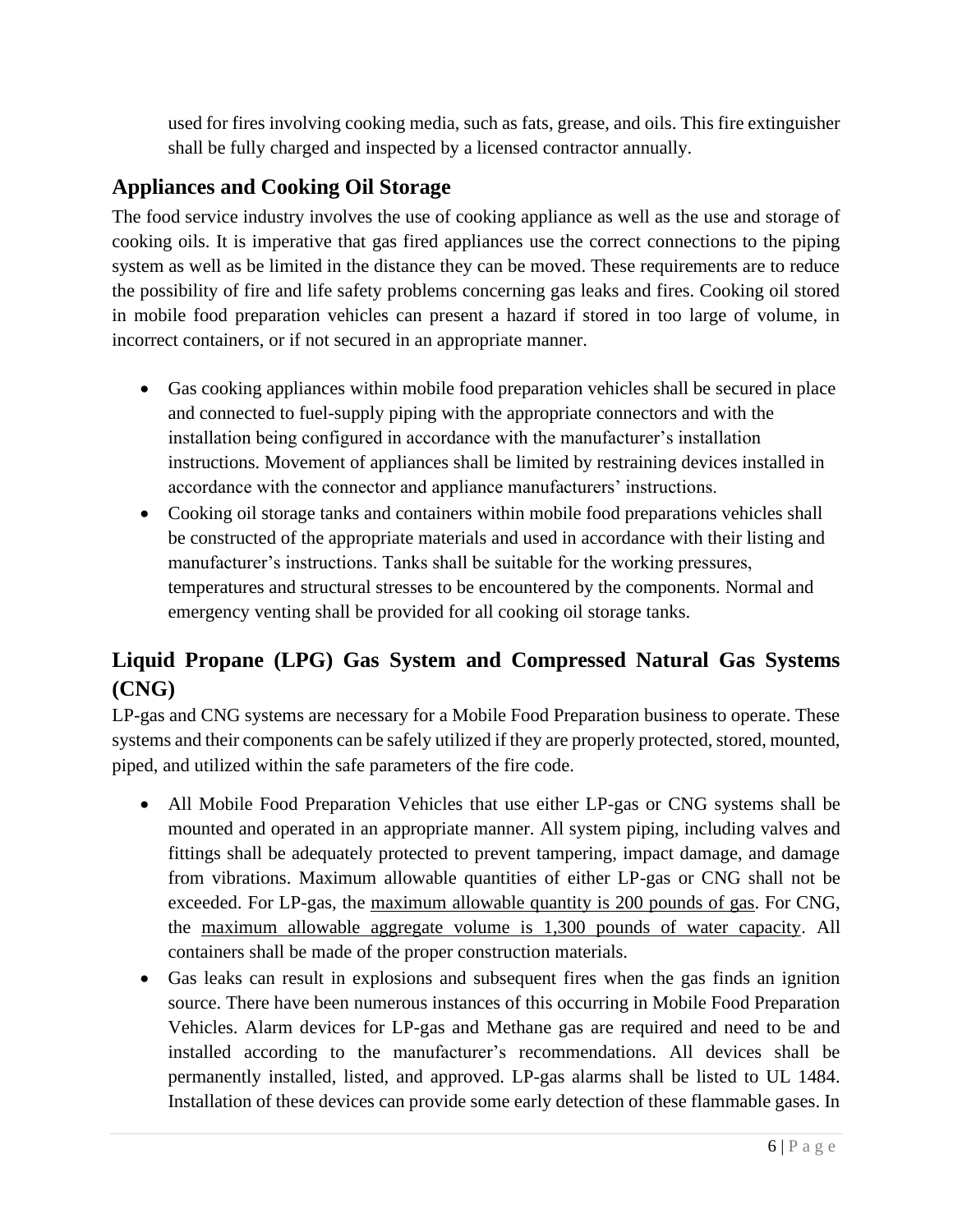no way do these devices substitute for proper maintenance of all tanks, piping, tubing, pressure regulators, and valves.

**\*\*\* It is the responsibility of the vendor to ensure that they are in compliance with ALL requirements of the 2018 International Fire Code and any applicable standards. The items listed above are there to explain some of the most pertinent items that will be looked at during the permitting and inspection process. It is not intended to be an all-inclusive list. \*\*\*** 

## **Applicable References and Standards**

#### **2018 International Fire Code: Chapter 3 – General Requirements Section 319**

**319.1 General.** Mobile food preparation vehicles that are equipped with appliances that produce smoke or grease laden vapors shall comply with this section.

**319.2 Permit Required.** Permits shall be required as set forth in section 105.6.

**319.3 Exhaust Hood.** Cooking equipment that produces grease-laden vapors shall be provided with a kitchen exhaust hood in accordance with Section 607.

**607.1 General.** Commercial kitchen exhaust hoods shall comply with the requirements of the International Mechanical Code.

**607.2 Where Required.** A Type I hood shall be installed at or above all commercial cooking appliances and domestic cooking appliances used for commercial purposes that produce grease laden vapors.

**607.3 Operation and Maintenance.** Commercial cooking systems shall be operated and maintained in accordance with Sections 607.3.1 through 607.3.4.

**607.3.1 Ventilation Systems.** The ventilation system in connection with hoods shall be operated as the required rate of air movement, and grease filters listed and labeled in accordance with UL 1046 shall be in place where equipment under a kitchen grease hood is used.

**607.3.2 Grease Extractors.** Where grease-extractors are installed, they shall be operated when the commercial-type cooking equipment is used.

**607.3.3 Cleaning.** Hoods, grease-removal devices, fans, ducts, and other appurtenances shall be cleaned at intervals as required by Sections 607.3.3.1 through 607.3.3.3.

**607.3.3.1 Inspection.** Hoods, grease-removal devices, fans, ducts, and other appurtenances, shall be inspected every six months as specified in Table 607.3.3.1 [located in the 2018 International Fire Code] and as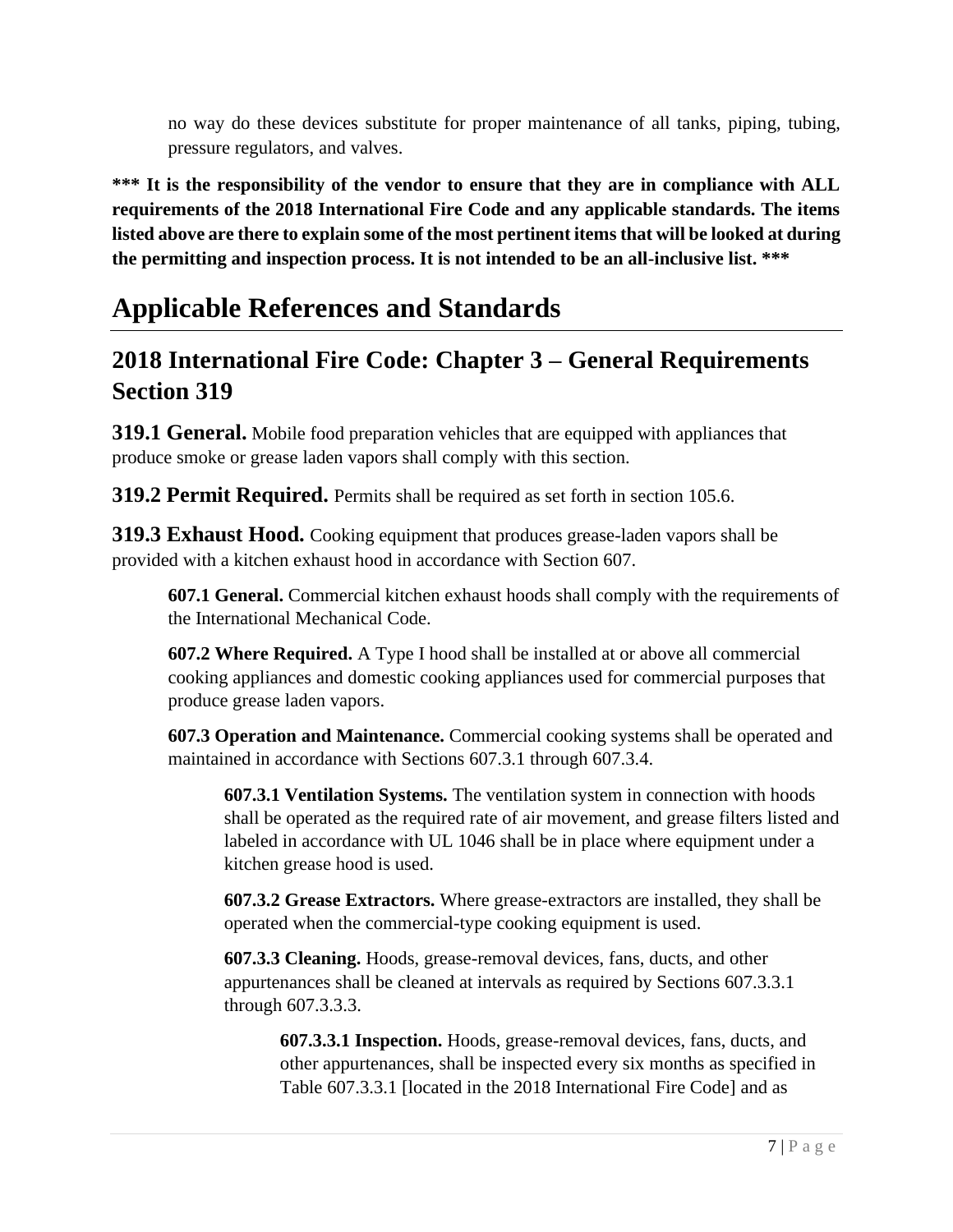approved by the fire code official. Inspections shall be completed by qualified individuals.

**607.3.3.2 Grease Accumulation.** If during the inspection it is found that hoods, grease-removal devices, fans, ducts, or other appurtenances have an accumulation of grease such components shall be cleaned in accordance with ANSI/IKECA C10.

**607.3.3.3 Records.** Records for inspections shall state the individual and company performing the inspection, a description of the inspection, and when the inspection took place. Records for cleaning shall state the individual and company performing the cleaning and when the cleaning took place. Such records shall be completed after each inspection or cleaning and maintained.

> **607.3.3.3.1 Tags.** When a commercial kitchen hood or duct system is inspected, a tag containing the service provider name, address, telephone number, and date of service shall be provided in a conspicuous location. Prior tags shall be covered or removed.

**319.4 Fire Protection.** Fire protection shall be provided in accordance with Sections 319.4.1 and 319.4.2

**319.4.1 Fire Protection for Cooking Equipment.** Cooking equipment shall be protected by automatic fire extinguishing systems in accordance with Section 904.12.

**904.12 Commercial Cooking Systems.** The automatic fire-extinguishing system for commercial cooking systems shall be of a type recognized for protection of commercial cooking equipment and exhaust system of the type and arrangement protected. Preengineered automatic dry and wet-chemical extinguishing systems shall be tested in accordance with UL 300 and listed and labeled for the intended application. Other types of



automatic fire-extinguishing systems shall be listed and labeled for specific use as protection for commercial cooking operations.

**904.12.1 Manual System Operation.** A manual actuation device shall be located at or near a means of egress from the cooking area not less than 10 feet and not more than 20 feet from the kitchen exhaust system.

**904.12.2 System Interconnection.** The actuation of the fire extinguishing system shall automatically shut down the fuel or electrical power supply of the cooking equipment. The fuel and electrical supply reset shall be manual.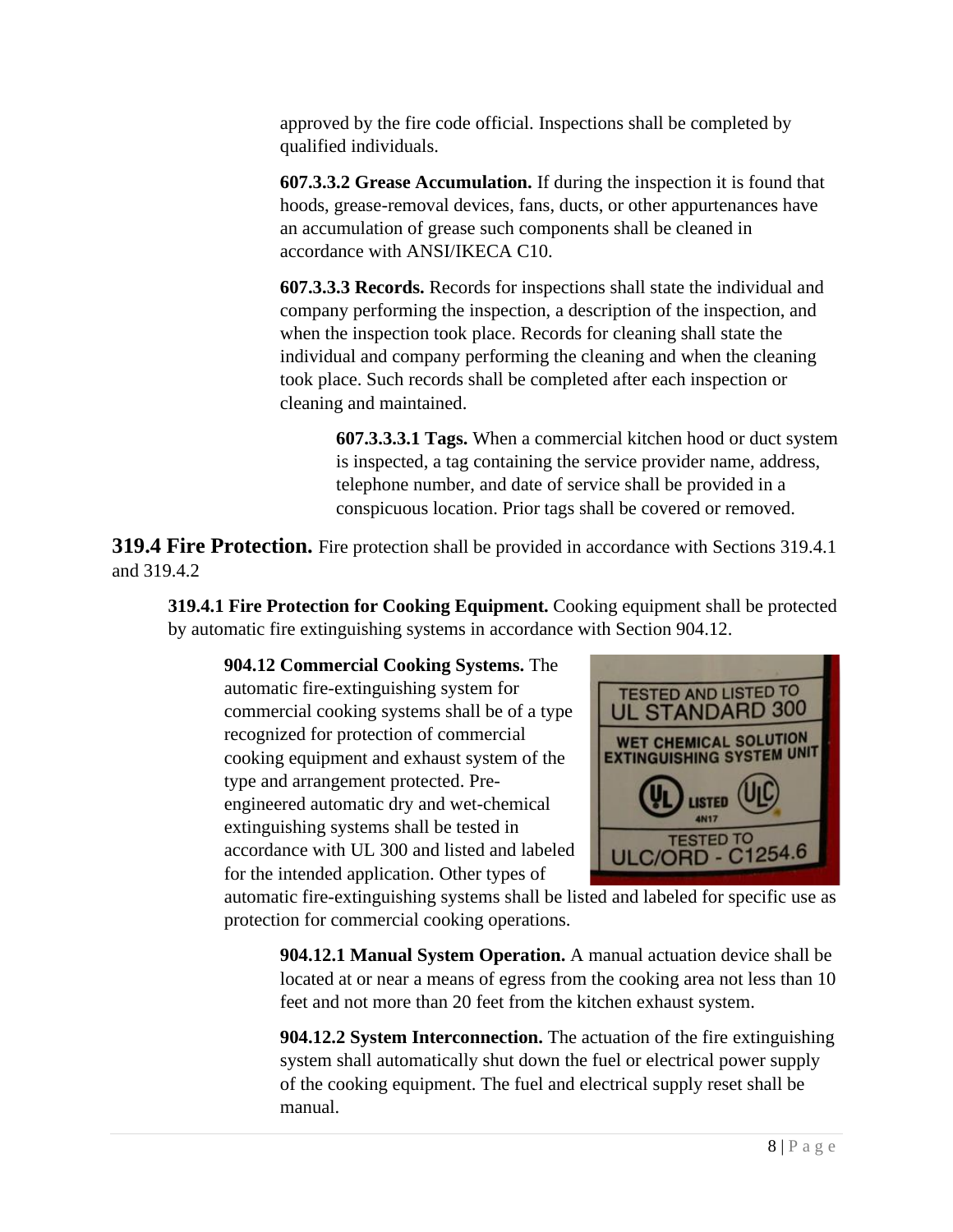**904.12.5.2 Extinguishing System Service.** Automatic fireextinguishing systems shall be serviced not less frequently that every six months and after activation of the system. Inspection shall be by qualified individuals.

**904.12.5.3 Fusible Link and Sprinkler Head Replacement.** Fusible links and automatic sprinkler heads shall be replaced annually, and other protection devices shall be serviced or replaced in accordance with the manufacturer's instructions.

**319.4.2 Fire Extinguishers.** Portable fire extinguishers shall be provided in accordance with section 906.4.

**906.4.1 Portable Fire Extinguishers for Solid Fuel Cooking Appliances.** Solid fuel cooking appliances shall have a minimum, 2.5-gallon or two 1.5-gallon Class K extinguisher.

**906.4.2 Class K Portable Extinguisher for Deep Fat Fryers.** Commercial cooking appliances shall have a minimum 1.5-gallon Class K extinguisher.

**906.3.1 Class A Fire Hazards.** One, 2A:10-B:C fire extinguisher is needed [Tables 906.3(1) and906.3(2)].

**906.3.2 Class B Fire Hazards.** One, 2A:10-B:C fire extinguisher is needed [Tables 906.3(1) and 906.3(2)].

**906.3.3 Class C Fire Hazards.** One, 2A:10-B:C fire extinguisher is needed [Tables 906.3(1) and906.3(2)].

**319.5 Appliance Connection to Fuel Supply Piping.** Gas cooking appliances shall be secured in place and connected to fuel-supply piping with an appliance connector complying with ANSI Z21.69/CSA 6.26. The connector installation shall be configured in accordance with the manufacturer's installation instructions. Movement of appliances shall be limited by restraining devices installed in accordance with the connector and appliance manufacturers' instructions.

**319.6 Cooking Oil Storage Containers.** Cooking oil storage containers within mobile food preparation vehicles shall have a maximum aggregate volume not more than 120 gallons (454 L) and shall be stored in such a way as not to be toppled or damaged during transport.

**319.7 Cooking Oil Storage Tanks.** Cooking oil storage tanks within mobile food preparations vehicles shall comply with Sections 319.7.1 through 319.7.5.2.

**319.7.1 Metallic Storage Tanks.** Metallic cooking oil storage tanks shall be listed in accordance with UL 80 or UL 142, and shall be installed in accordance with the tank manufacturer's instructions.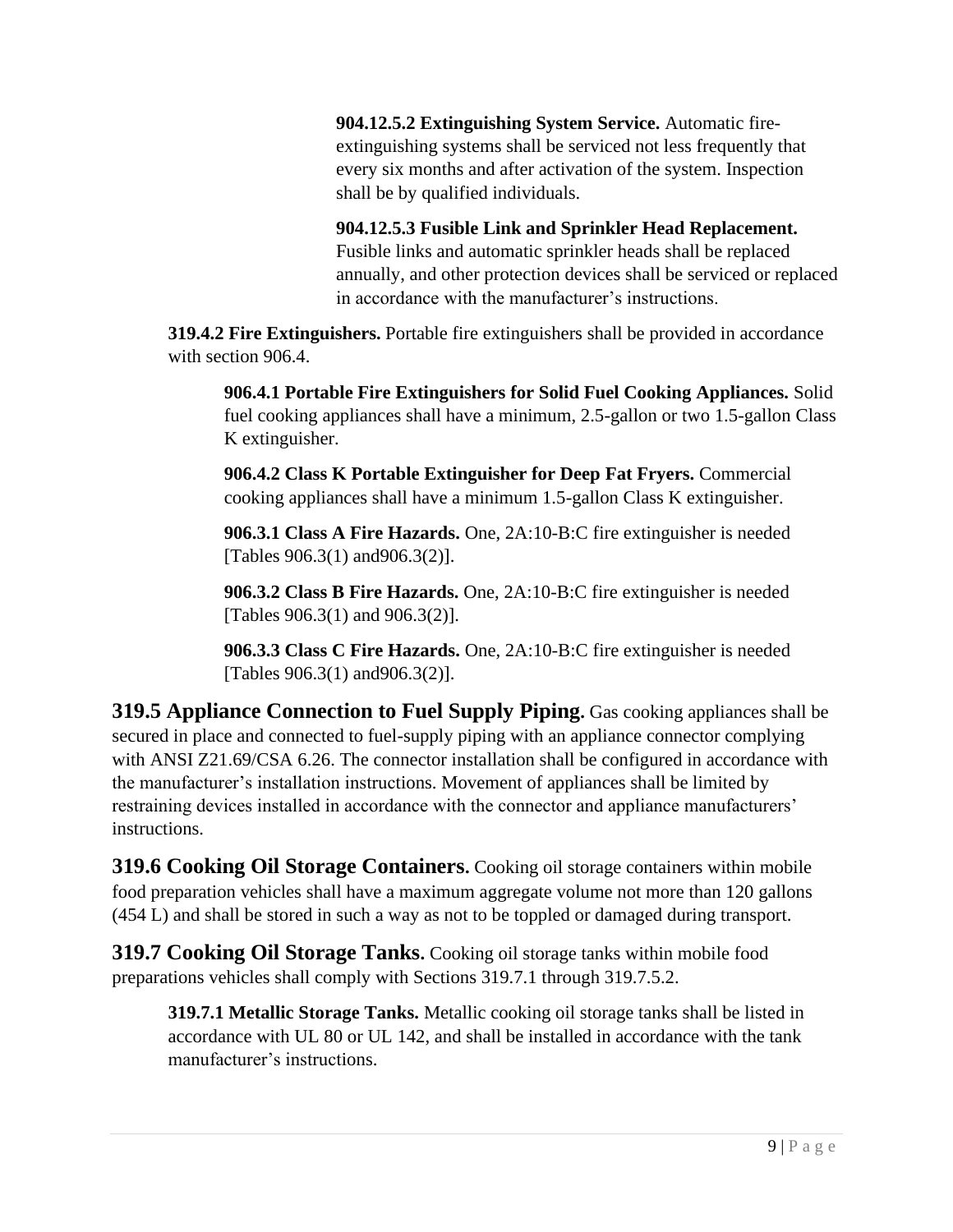**319.7.2 Nonmetallic Storage Tanks.** Nonmetallic cooking oil storage tanks shall be installed in accordance with the tank manufacturer's instructions and shall comply with both of the following:

**1.** Tanks shall be listed for use with cooking oil, including maximum temperature to which the tank will be exposed during use.

**2.** Tank capacity shall not exceed 200 gallons (275 L) per tank.

**319.7.3 Cooking Oil Storage System Components.** Metallic and nonmetallic cooking oil storage system components shall include, but are not limited to, piping, connections, fittings, valves, tubing, hose, pumps, vents, and other related components used for the transfer of cooking oil.

**319.7.4 Design Criteria.** The design, fabrication, and assembly of system components shall be suitable for the working pressures, temperatures and structural stresses to be encountered by the components.

**319.7.5 Tank Venting.** Normal and emergency venting shall be provided for cooking oil storage tanks.

**319.7.5.1 Normal Vents.** Normal vents shall be located above the maximum normal liquid line, and shall have a minimum effective area not smaller than the largest filling or withdrawal connection. Normal vents area not required to vent to the exterior.

**319.7.5.2 Emergency Vents.** Emergency relief cents shall be located above the maximum normal liquid line, and shall be in the form of a device or devices that will relieve excessive internal pressure caused by an exposure fire. For nonmetallic tanks, the emergency relief vent shall be allowed to be in the form of construction. Emergency vents are not required to discharge to the exterior

**319.8 LP-Gas Systems.** Where LP-gas systems provide fuel for cooking appliances, such systems shall comply with Chapter 61 and Sections 319.8.1 through 319.8.5.

**319.8.1 Maximum Aggregate Volume.** A maximum aggregate capacity of LP-gas containers transported on the vehicle and used to fuel cooking appliances only shall not exceed 200 pounds' capacity.

**319.8.2 Protection of Container.** LP-gas containers installed on the vehicle shall be securely mounted and restrained to prevent movement.

**319.8.3 LP-gas Container Construction.** LP-gas containers shall be manufactured in compliance with the requirements of NFPA 58.

**319.8.4 Protection of System Piping.** LP-gas system piping, including valves, and fittings, shall be adequately protected to prevent tampering, impact damage, and damage from vibrations.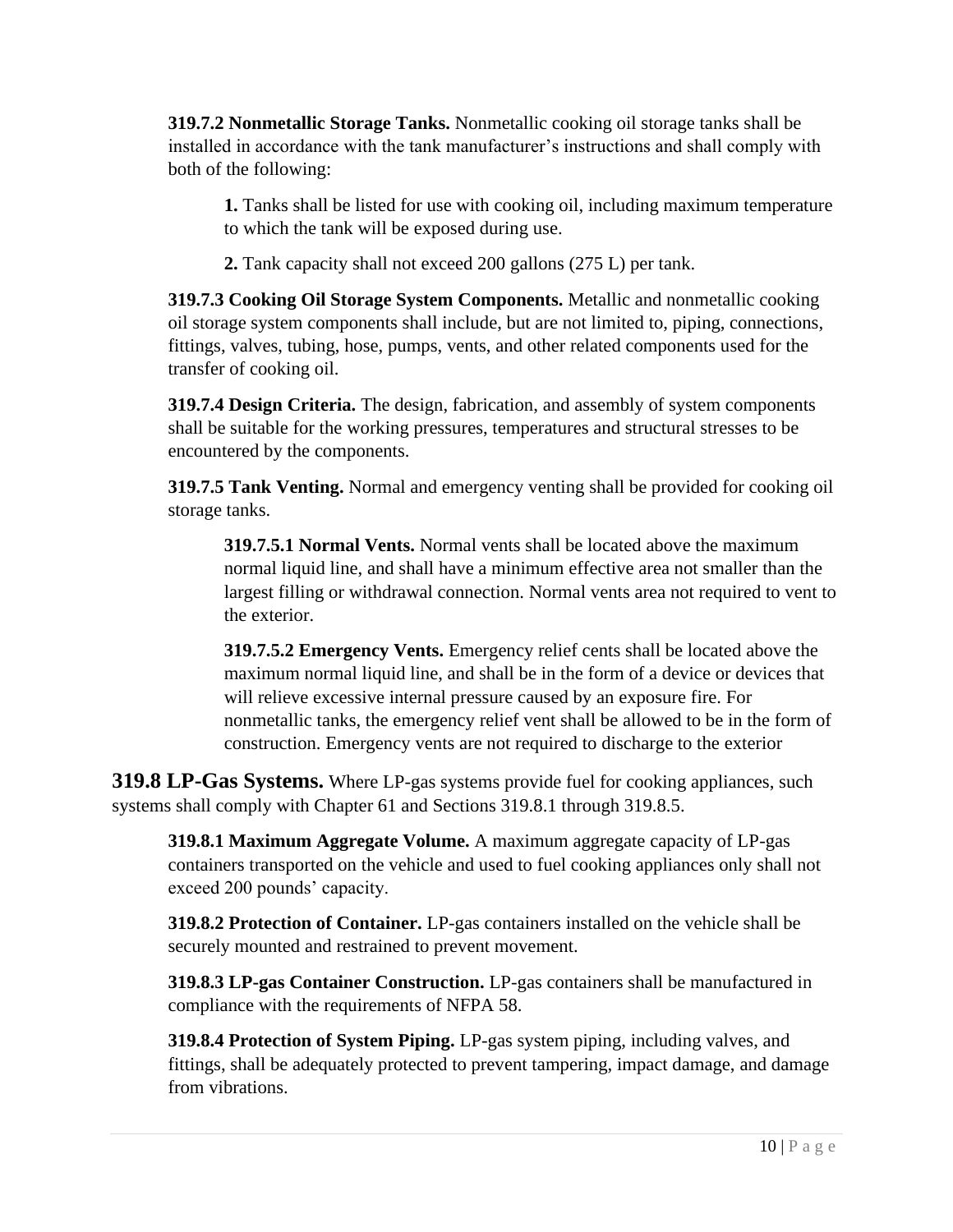**319.8.5 LP-gas Alarms.** A listed LP-gas alarm shall be installed within the vehicle in the vicinity of LP-gas system components, in accordance with the manufacturer's instructions.

**319.9 CNG Systems.** Where CNG systems provide fuel for cooking appliances, such systems shall comply with Sections 319.9.1 through 319.9.4.

**319.9.1 CNG Containers Supplying Only Cooking Fuel.** CNG containers installed solely to provide fuel for cooking purposes shall be in accordance with sections 319.9.1.1 through 319.9.1.3.

**319.9.1.1 Maximum Aggregate Volume.** The maximum aggregate capacity of CNG containers transported on the vehicle shall not exceed 1,300 pounds water capacity.

**319.9.1.2 Protection of Containers.** CNG containers shall be securely mounted and restrained to prevent movement. Containers shall not be installed in locations subject to a direct vehicle impact.

**319.9.1.3 CNG Container Construction.** CNG containers shall be in a NGV-2 cylinder.

**319.9.2 CNG Containers Supplying Transportation and Cooking Fuel.** Where CNG containers and systems are used to supply fuel for cooking purposes in addition to being used for transportation fuel, the installation shall be in accordance with NFPA 52.

**319.9.3 Protection of System Piping.** CNG system piping including valves and fittings, shall be adequately protected to prevent tampering, impact damage and damage from vibrations.

**319.9.4 Methane Alarms.** A listed methane gas alarm shall be installed within the vehicle in accordance with manufacture recommendations.

**319.10 Maintenance.** Maintenance of systems on mobile food preparation vehicles shall be in accordance with sections 319.10.1 through 319.10.3.

**319.10.1 Exhaust System.** The exhaust system, including hood, grease-removal devices, fans, ducts, and other appurtenances, shall be inspected and cleaned in accordance with section 607.

**607.1 General.** Commercial kitchen exhaust hoods shall comply with the requirements of the International Mechanical Code.

**607.2 Where Required.** A Type I hood shall be installed at or above all commercial cooking appliances and domestic cooking appliances used for commercial purposes that produce grease-laden vapors.

**607.3 Operation and Maintenance.** Commercial cooking systems shall be operated and maintained in accordance with Sections 607.3.1 through 607.3.4.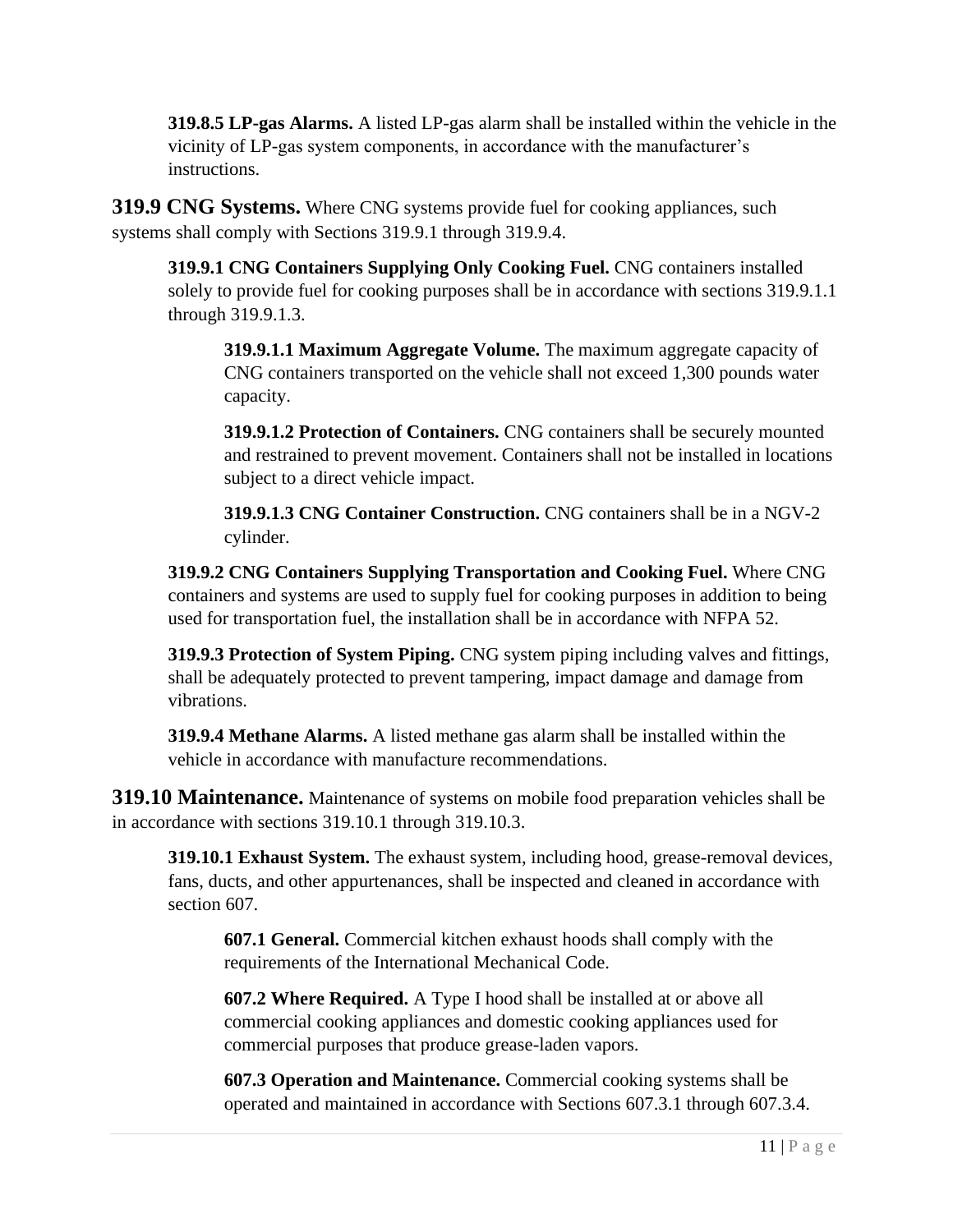**607.3.1 Ventilation Systems.** The ventilation system in connection with hoods shall be operated as the required rate of air movement, and grease filters listed and labeled in accordance with UL 1046 shall be in place where equipment under a kitchen grease hood is used.

**607.3.2 Grease Extractors.** Where grease extractors are installed, they shall be operated when the commercial-type cooking equipment is used.

**607.3.3 Cleaning.** Hoods, grease-removal devices, fans, ducts and other appurtenances shall be cleaned at intervals as required by Sections 607.3.3.1 through 607.3.3.3.

> **607.3.3.1 Inspection.** Hoods, grease-removal devices, fans, ducts, and other appurtenances, shall be inspected every six months as specified in Table 607.3.3.1 and as approved by the fire code official. Inspections shall be completed by qualified individuals.

**607.3.3.2 Grease Accumulation.** If during the inspection it is found that hoods, grease removal devices, fans, ducts, or other appurtenances have an accumulation of grease such components shall be cleaned in accordance with ANSI/IKECA C10.

**607.3.3.3 Records.** Records for inspections shall state the individual and company performing the inspection, a description of the inspection and when the inspection took place. Records for cleaning shall state the individual and company performing the cleaning and when the cleaning took place. Such records shall be completed after each inspection or cleaning and maintained.

> **607.3.3.3.1 Tags.** When a commercial kitchen hood or duct system is inspected, a tag containing the service provider name, address, telephone number, and date of service shall be provided in a conspicuous location. Prior tags shall be covered or removed.

**319.10.2 Fire Protection Systems and Devices.** Fire protection systems and devices shall be maintained in accordance with Section 901.6.

**901.6 Inspection Testing and Maintenance.** Fire detection and alarm systems, emergency alarm systems, gas detection systems, fire-extinguishing systems, mechanical smoke exhaust systems, and smoke and heat vents shall be maintained in an operative condition at all times, and shall be replaced or repaired where defective.

**904.5.1 System Test.** Systems shall be inspected and tested for proper operation at six-month intervals. Tests shall include a check of the detection system, alarms and releasing devices, including manual stations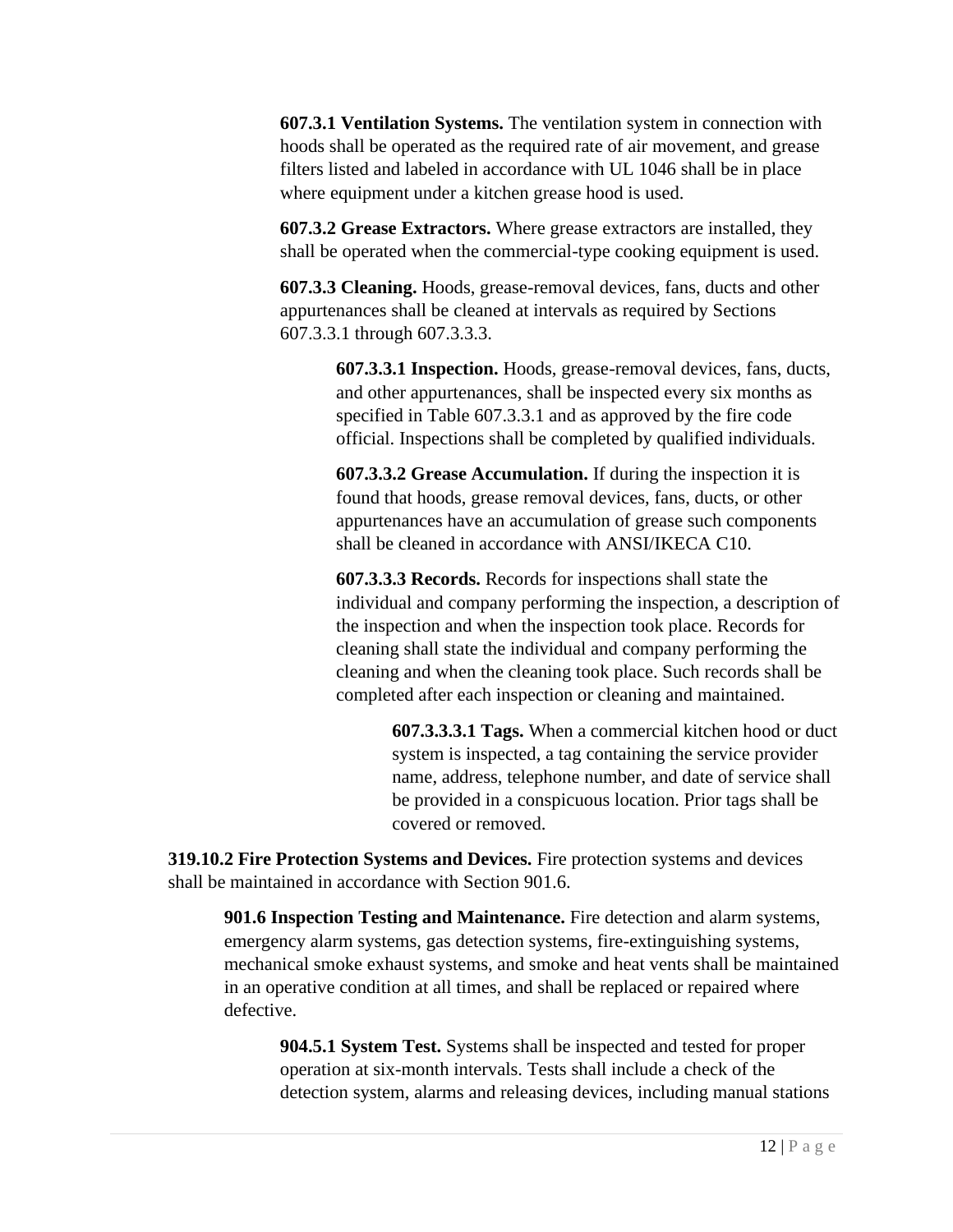and other associated equipment, Extinguishing system units shall be weighed and the required amount of agent verified, Stored pressure-type units shall be checked for the required pressure. The cartridge of cartridgeoperated units shall be weighed and replaced at intervals indicated by the manufacturer.

**319.10.3 Fuel Gas Systems.** LP-gas containers installed on the vehicle and fuel-gas piping systems shall be inspected annually by an approved inspection agency or a company that is registered with the U.S Department of Transportation to requalify LP-gas cylinders, to ensure that system components are free from damage, suitable for the intended service, and are not subject to leaking. CNG containers shall be inspected every three years in a qualified service facility. CNG containers shall not be used past their expiration date as listed on the manufacture's container label.

## **Definitions**

**Appliance:** an instrument or device designed for a particular use or function.

**Approved:** Acceptable to the *fire code official*.

**Appurtenance:** An accessory or a subordinate part that enables the primary device to preform or improves its intended function.

**Automatic Fire-Extinguishing System:** An *approved* system of devices and equipment which automatically detects a fire and discharges an approved fire-extinguishing agent onto or in the area of a fire.

**Authority Having Jurisdiction (AHJ):** An organization, office, or individual responsible for enforcing the requirements of a code or standard, or for approving equipment, materials, an installation, or a procedure.

**Commercial Cooking Appliance:** Appliances used in a commercial food service establishment for heating or cooking food, and which produce grease vapors, steam, fumes, smoke or odors that are required to be removed through a local exhaust ventilation system. Such appliances include deep fat fryers, upright broilers, griddles, broilers, steam-jacketed kettles, hot-top ranges, under-fired broilers (charbroilers), ovens, barbecues, rotisseries, and similar appliances. For the purpose of this definition, a food service establishment shall include any building, or a portion thereof used for the preparation and serving of food.

**Ducts (or Duct System):** A continuous passageway for the transmission of air and vapors that, in addition to the containment components themselves, might include duct fittings, dampers, plenums, and/or other items or air-handling equipment.

Fire Code Official: The fire chief or other designated authority charged with the administration and enforcement of the code, or a duly authorized representative.